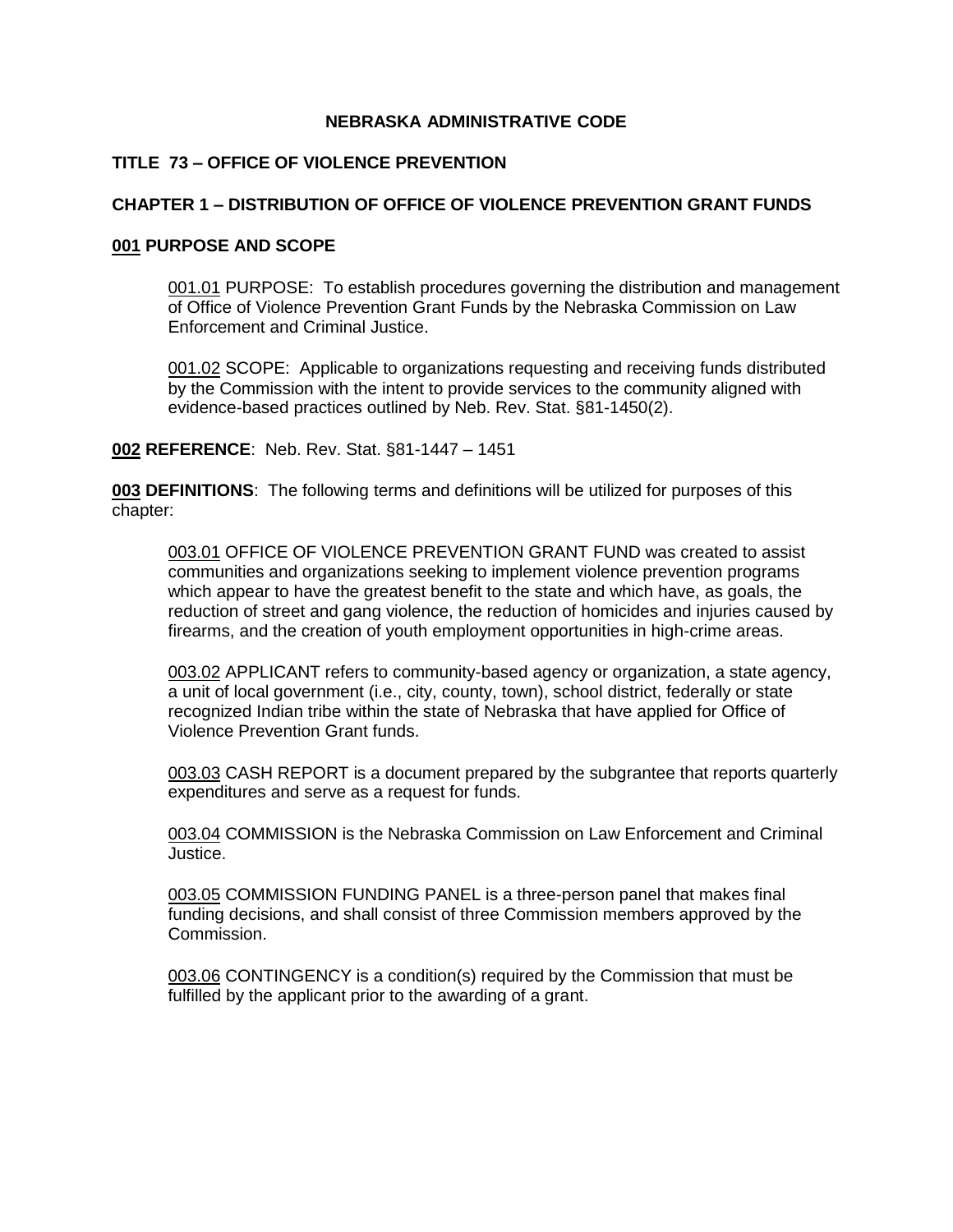003.07 DIRECTOR OF THE OFFICE OF VIOLENCE PREVENTION (Director) is the individual appointed by the Executive Director of the Commission who shall perform duties as provided in §81-1450.

003.08 EVIDENCE-BASED PRACTICE is a program, service, or practice with strong evidence to indicate it achieves or will achieve its intended outcomes. Such evidence may include randomized field experiments, clinical or non-clinical research, quasiexperimental research designs or other forms of evaluation that demonstrate program success.

003.09 EXECUTIVE DIRECTOR is the individual who is responsible for the supervision of the policies as established by the Commission and has the powers and duties as outlined in §81-1425.

003.10 GRANT AWARD PACKET is an agreement between the Commission and the subgrantee that awards funds, specifies terms, sets conditions on the receipt, usage, and documentation of funds, and specifies other conditions deemed necessary by the Director.

003.11 OFFICE OF VIOLENCE PREVENTION ADVISORY COUNCIL is an Advisory Group Council tasked with reviewing grant applications for the Commission, oversight of the grant review process, and reporting to the Commission.

003.12 OFFICE OF VIOLENCE PREVENTION GRANT FUND provides aid to communities and organizations as outlined in §81-1450(2).

003.13 REQUEST FOR APPLICATION is the announcement and solicitation of the Office of Violence Prevention Grant Program that is apportioned as aid by the Commission as outlined in this chapter. The Request for Application includes, but is not limited to, program specifications, application procedures, evidence-based practice requirements, and predetermined allocation amounts. The information included in the Request for Application is subject to change contingent upon statutory requirements, agency requirements, evaluation outcomes, and evidence-based practices and principles.

003.14 STAFF REVIEW TEAM can be comprised of members from the Community, staff from the Commission, research experts, and other individuals deemed necessary to review grant applications for compliance with use of funding restrictions as outlined in Nebraska Revised Statute §81-1450 and appropriately determine the effectiveness of the program(s) in the grant applications.

003.15 SUBGRANTEE refers to applicants which have accepted the grant award packet for the Office of Violence Prevention Grant Program.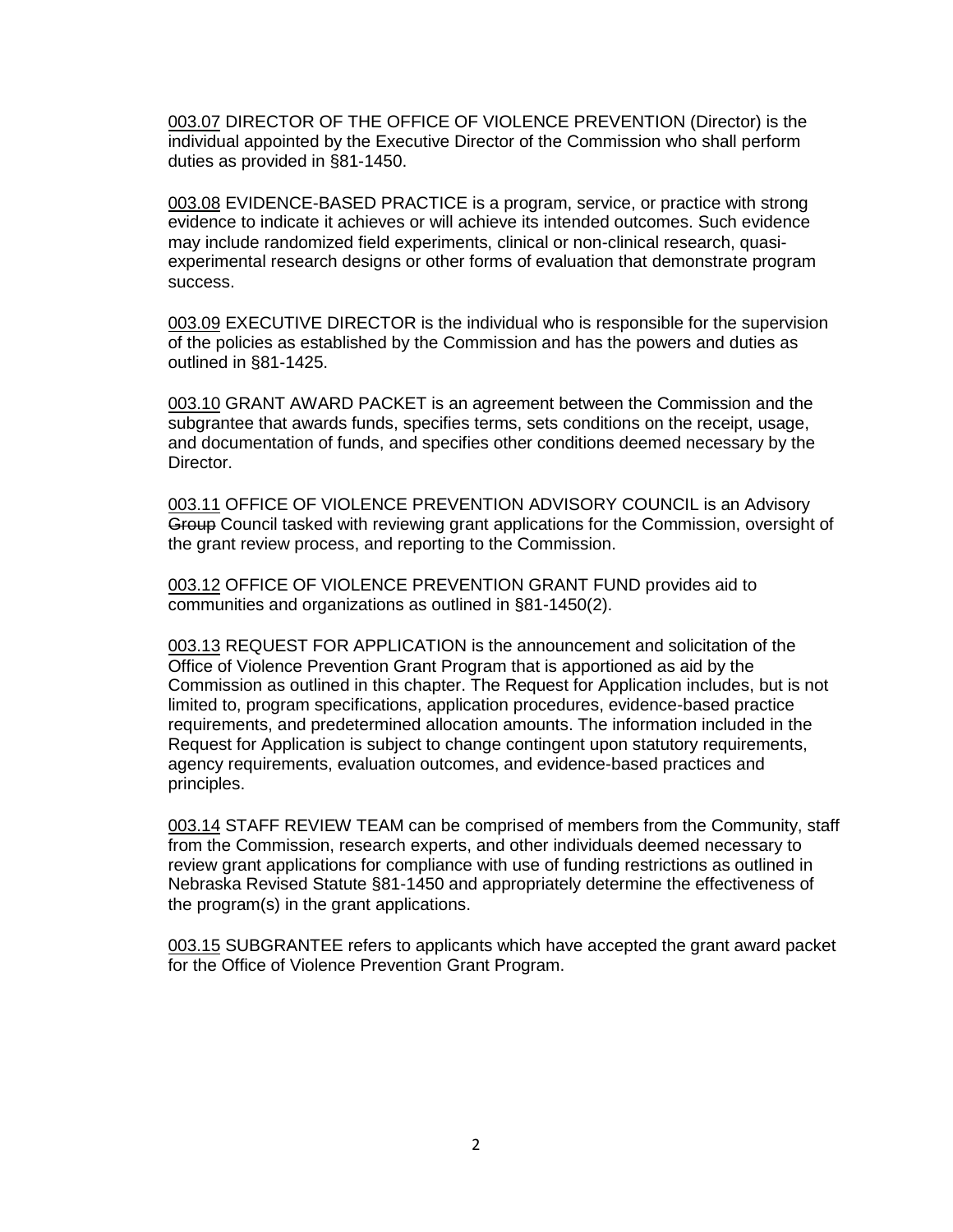**004 ELIGIBILITY FOR FUNDING**: To be eligible for Office of Violence Prevention Grant Funds, an applicant must be one of the following: community-based agency or organization, including faith-based organizations, community team, a state agency, a unit of local government (i.e., city, county, town), school district, or a federally or state recognized Indian tribe. If an applicant, without a 501(c)(3) designation is interested in applying, an eligible applicant listed above must be found to apply on their behalf to act as fiscal agent. The applicant would then be required to collaborate with the community team to operate the project.

# **005 FUNDING APPLICATION PROCESS**

005.01 Notification of the availability of funds shall be announced annually by the Director through a Request for Application. Such notification will include application requirements and instructions.

005.02 Applicants must submit an application for funds that shall:

005.02A Align with the priorities identified by the Office of Violence Prevention;

005.02B Identify how the funds will be used to implement programs identified in the application; and

005.02C Demonstrate that the use of funds shall be limited to developing policies and practices that are supported by evidence-based practice, research, or are standardized and have reliably demonstrated positive outcomes in other areas outlined by the Office of Violence Prevention.

005.03 Office of Violence Prevention funding is awarded on an annual basis. Applicants receiving funds shall be required to reapply annually for funding, pursuant to requirements outlined in the Request for Application and this chapter.

# **006 FUND MATCHING**

006.01 Subgrantees may be required to provide a match of the designated grant award amount. The mandatory match requirement will be outlined in the Request for Application.

006.02 Subgrantees must provide documentation of the match amount to the Office of Violence Prevention. Any organizational expenditures for programs, including funds directly associated with the grant application, may be applied toward the match requirement. Subgrantees must include documentation of these match expenditures in their cash report. Instructions are subject to change and will be outlined in the conditions that are included in the grant award packet.

006.03 Subgrantees contracting with non-profit agencies or service providers cannot require the contracting agency to provide the required matching fund amount.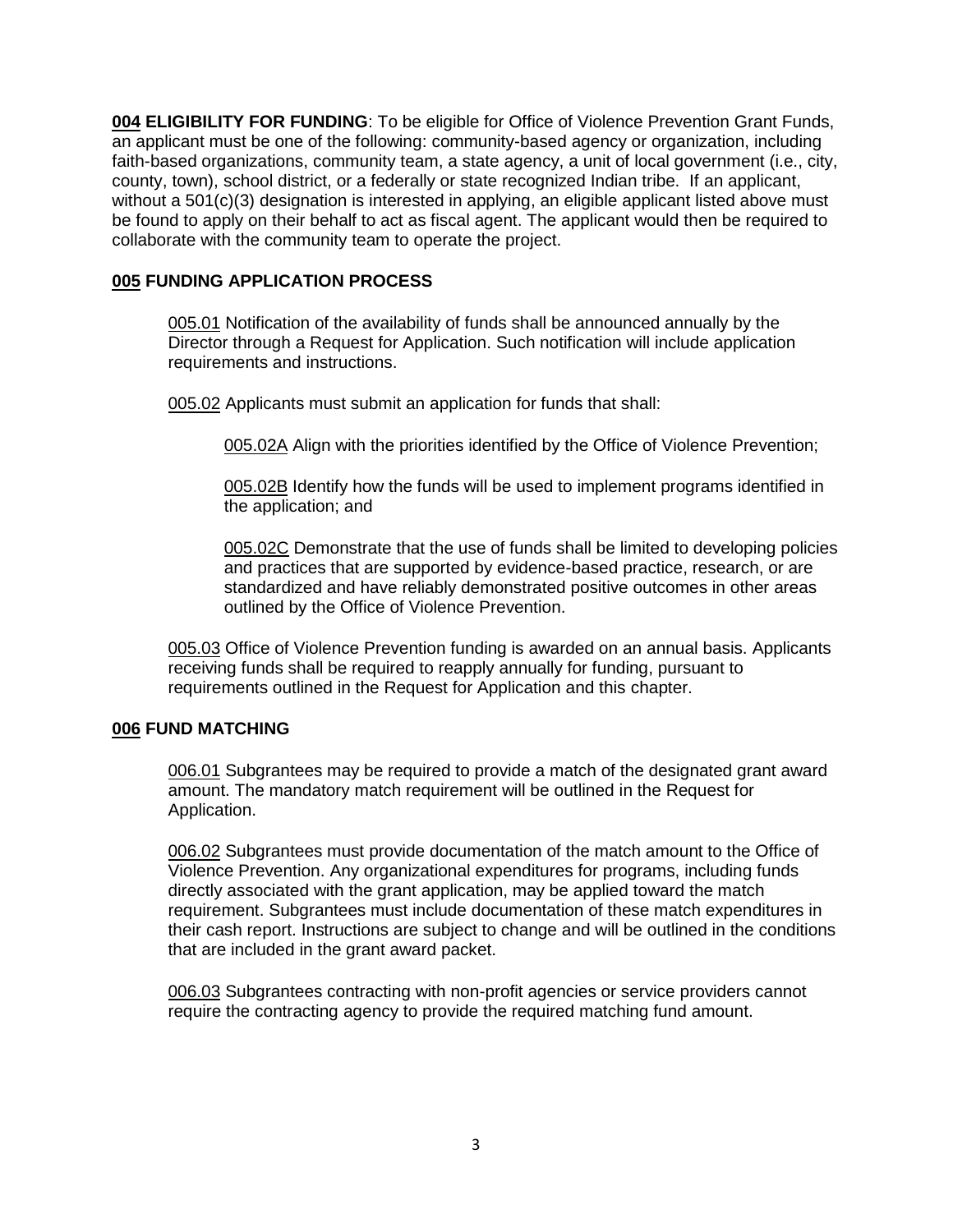### **007 REVIEW OF GRANT APPLICATION**

007.01 All applications for funding that are received by the appropriate deadline outlined in the Request for Application shall receive initial review by the Staff Review Team. Upon completion of staff review, funding recommendations and summary comments will be sent to the Office of Violence Prevention Advisory Council.

007.02 Evaluation and funding decisions by all reviewing entities will be determined based on the following criteria:

007.02A Eligibility of the applicant;

007.02B Adherence to federal and state requirements and guidelines;

007.02C Completeness, clarity, continuity, and consistency of the written application which shall include all sections and information as outlined in the Request for Application;

007.02D Ability and capacity of the proposed program to make an impact on the priorities identified by the Office of Violence Prevention;

007.02E Assessment of the relationship between the proposed program and existing models or analyses of evidence-based practices. If the program is not aligned with evidence-based practices, the review process will consider how the applicant's proposal will move the program closer to such an alignment;

007.02F Other resources available to address the problem including an explanation of how the grant applicant's proposal will work with or coordinate with existing resources;

007.02G Cost effectiveness of the proposed project;

007.02H Amount of funds available; and

007.02I If previously funded, the performance and ability of the applicant to manage a grant program, including the timely submission of required reports to the Office of Violence Prevention.

007.03 The Office of Violence Prevention Advisory Council will conduct a review of the applications for funding, taking into consideration the criteria listed in 007.02 of this chapter, and recommendations from the Staff Review Team. The Office of Violence Prevention Advisory Council will submit a funding recommendation to the Commission Funding Panel.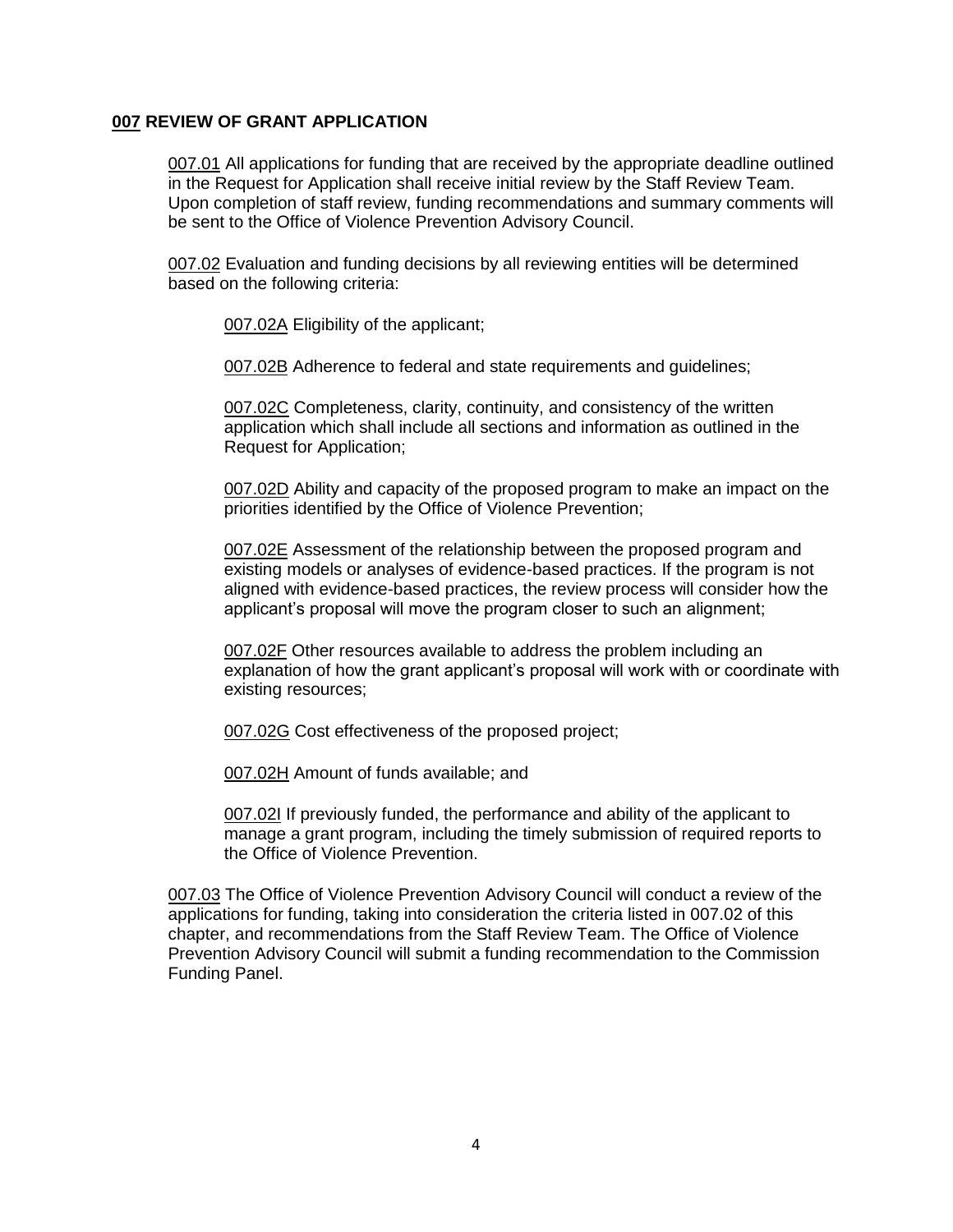007.04 The Commission Funding Panel will conduct a final review of the funding applications. In reaching its funding determination, the Commission Funding Panel shall consider the grant proposal and recommendations from the Staff Review Team and the Office of Violence Prevention Advisory Council.

007.04A Final funding determinations will be made by a majority vote of the Commission Funding Panel. The Commission Funding Panel may:

007.04A (1) Vote to adopt the funding recommendations and contingencies of the Office of Violence Prevention Advisory Council;

007.04A (2) Modify the recommendations of the Office of Violence Prevention Advisory Council which may include additional contingencies or requirements that the applicant must meet in order to receive funding; or

007.04A (3) Reject any recommendation made by the Office of Violence Prevention Advisory Council and establish its own funding determination. Any funding determinations contrary to the recommendations of the Office of Violence Prevention Advisory Council shall include a written justification.

007.04B Upon issue of its final decision, the Director or his/ her designee will notify applicants within (10) working days of the final decision in the following manner:

007.04B (1) For applicants who receive funding, the notification will inform the applicant of the final status of the application, the requirement to meet any contingencies, and the steps necessary to obtain the grant award packet.

007.04B (2) For applicants who were denied funding or funding use, the notification will inform the applicant of the final status of the application, the reason(s) for the denial, and the request for further review process.

#### **008 ACCEPTANCE OF FUNDS AND CONDITIONS**

008.01 Applicants who are approved to receive aid from the Commission will be required to accept the grant award packet subject to the conditions outlined in this chapter and specified by the Commission.

008.02 Applicants who are required to meet contingencies articulated by the Commission Funding Panel will have thirty (30) days from the notification of application approval to satisfy the requirements. Exceptions to the 30 day deadline may be allowed on a case by case basis, approved by the Director.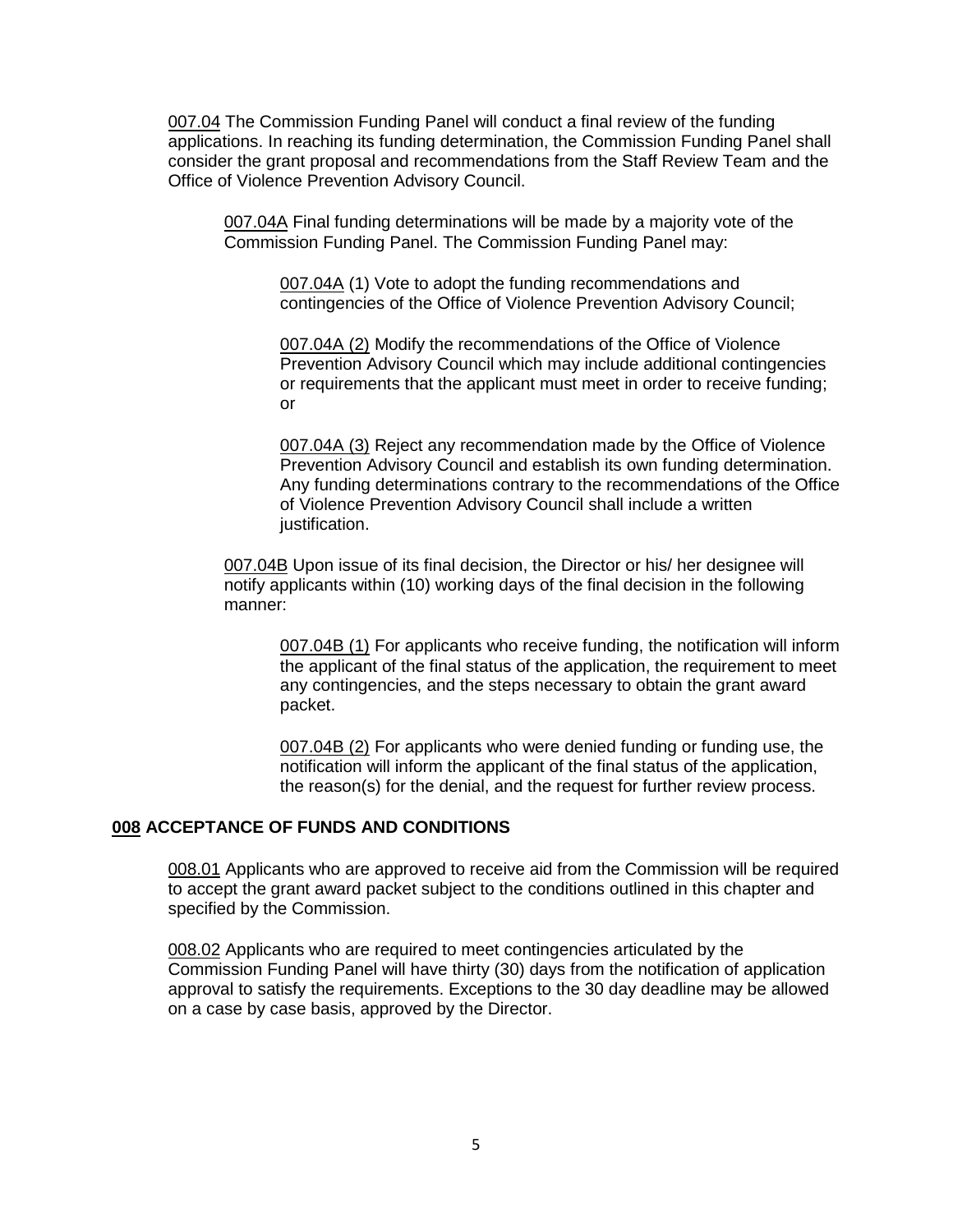008.03 After contingencies have been approved by the Director, the applicant will be required to accept the grant award packet within 30 days. Acceptance requires the appropriate signatures of all documents included in the grant award packet and the original documents returned to the Office of Violence Prevention. Exceptions to the 30 day deadline may be allowed on a case by case basis, approved by the Director. In the event that the grant award packet is not received by the deadline and three contacts of the project personnel listed on the application have been attempted and documented, the applicant will be considered to have withdrawn their application for funding. The Director will notify the applicant of said withdraw.

008.04 Once all the steps have been taken to accept the grant award packet and all necessary documents are received by the Office of Violence Prevention, the subgrantee will be eligible to receive funds as outlined in the grant award packet.

008.04A Subgrantees receiving funds will submit to all reporting and monitoring requirements as outlined in this chapter and the grant award packet.

008.04B Failure to satisfactorily meet any of the conditions outlined in the grant award packet or to submit the required reports or documents by the deadlines may result in the suspension of the subgrantee's funds. Such suspension can be rescinded upon resolving the identified deficiencies. Reasonable efforts will be made by the Director to work with the subgrantee prior to the suspension of funds.

008.05 Funds received from the grant program shall be used exclusively in accordance with the statutory obligations of the Office of Violence Prevention.

008.06 Subgrantees who misuse funds for unallowable expenses are subject to suspension or termination by the Commission. The Commission may require the subgrantee to return misused funds.

#### **009 SUSPENSION AND TERMINATION OF FUNDS**

009.01 Suspension of funds may occur when the subgrantee is not in compliance with any state or federal laws, guidelines or requirements, or fails to comply with the conditions stated in the grant award packet, or specified by this chapter. In order to suspend funds, the following procedures shall be followed:

009.01A The Director or his/ her designee shall notify the subgrantee of the suspension of funds and provide conditions of reinstatement;

009.01B The Director or his/ her designee may reinstate a suspension if the subgrantee has taken steps to correct non-compliant activities; and

009.01C If the subgrantee has not taken steps to become compliant within 90 days, the suspended funds shall be considered terminated.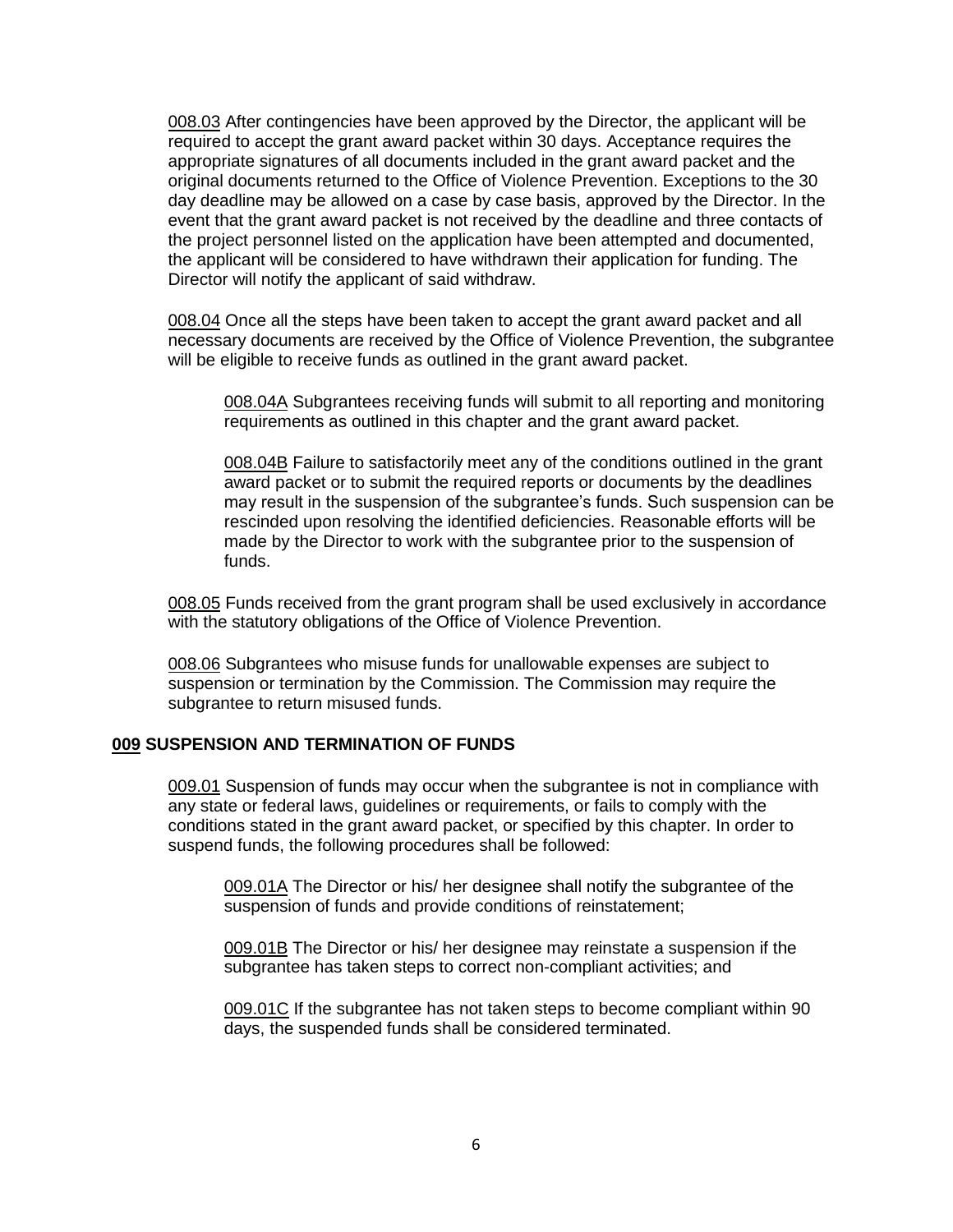009.02 Termination of funds shall occur for failure to comply with the conditions of reinstatement. A termination of funds may be appealed pursuant to this chapter.

009.03 Subgrantees that have spent money contrary to the grant award packet may be required to repay misspent funds to the Commission. Any funds returned shall be handled in accordance with state and federal law.

#### **010 REQUEST FOR FURTHER REVIEW**

010.01 Applicants or subgrantees may request further review following an adverse funding decision to the Commission. Requests for further review are limited to the following grounds:

010.01A Partial denial of funding amount requested;

010.01B Denial of proposed use of funds;

010.01C Full denial of application that results in refusal of funding; or

010.01D Grant funds have been terminated.

010.02 The basis for a request for further review shall be limited to one or more of the following grounds:

010.02A The decision for which further review is requested was biased, arbitrary or prejudiced against the applicant;

010.02B The decision for which further review is requested was reached without following procedures outlined in this chapter; or

010.03C The decision for which further review is requested was reached without adherence to statutory requirements.

010.03 Notice of a request for further review must be made in writing and submitted to the Director or his/ her designee within ten (10) working days of receipt of final funding decision or termination of funding notification. Notice of a request for further review shall identify the basis for the additional review, and will inform the Director of the intent to file a full written request for further review.

010.04 A request for further review will detail the basis for the additional review, and include an explanation of why the proposed use of funds satisfies the requirements of this chapter. The written request for further review will be submitted to the Director within (10) working days of the notice of request for further review.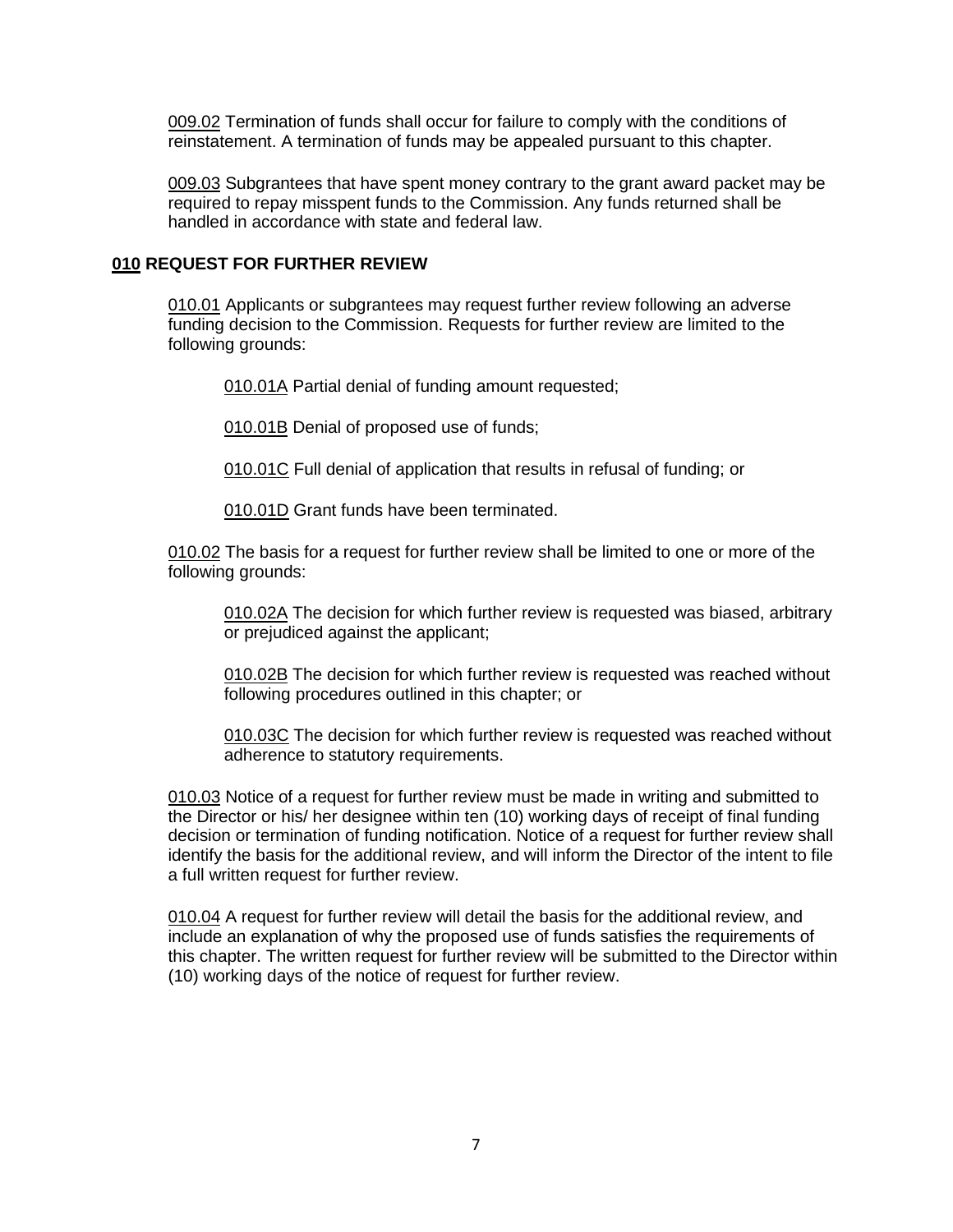010.04A All proceedings shall be conducted in accordance with the Administrative Procedures Act, Nebraska Revised Statute 84-901 et seq. and with Title 53 of the Nebraska Administrative Code, Chapter 4, as they relate to the pleadings, notice, ex parte communications, prehearing conferences, discovery and the progression of the actual contested case at hearing.

010.04B The burden of demonstrating that the decision should be reversed is on the party filing the request for further review. The burden of proof shall be by a preponderance of the evidence.

010.04C Should the applicant or subgrantee filing the request for further review fail to meet deadlines to submit either the notice of request for further review or the full written request for further review, then the request for further review will be considered waived and the funding decision shall be final.

010.05 The hearing shall be conducted before the Crime Commission at its next available quarterly meeting. During the request for further review, the Crime Commission will take into consideration the written request for further review, all recommendations for funding made during the application review process, and testimony from parties made during the request for further review hearing. The final decision shall be determined by a majority vote of the Crime Commission.

## **011 REPORTING OF FUNDING AWARDS**

### 011.01 REPORTING PROCEDURES

011.01A Subgrantees will be required to submit quarterly reports on program activity, financial expenditures, and data that shall be maintained by the Commission. Subgrantees shall report according to requirements outlined in the Request for Application, and grant award packet.

011.01B If the subgrantee does not submit quarterly reports by the required deadlines, or submits a report that demonstrates failure to meet funding requirements, the Director will provide notice to the subgrantee of the steps necessary to correct deficiencies in satisfying reporting requirements.

011.01C The subgrantee will have ten (10) working days from the date of notification from the Director to respond with a plan to correct program deficiencies.

011.01D Should the subgrantee fail to respond to correct the deficiencies in reporting requirements, the matter will be referred to the Commission for possible termination of the funding award.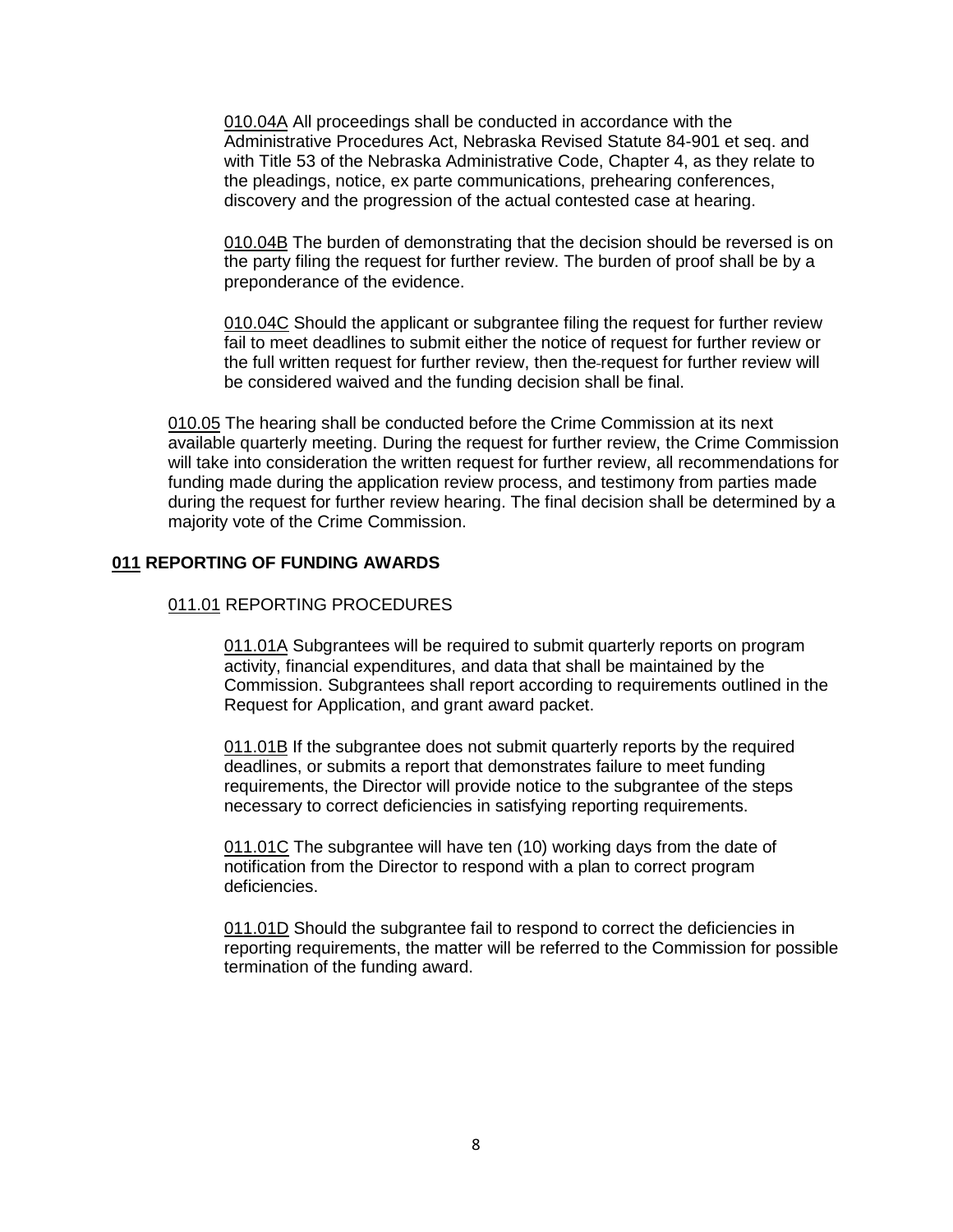#### 011.02 FINANCIAL REPORING REQUIREMENTS

011.02A All subgrantees shall be required to submit financial reports as prescribed by the grant award packet and this chapter.

011.02B Financial reports shall be submitted quarterly to the Office of Violence Prevention. Funding is subject to suspension if:

011.02B (1) The Director does not receive quarterly reports by required deadlines.

011.02B (2) The Director finds discrepancies between financial reports and permissible uses of funding described in the grant award packet or this chapter, and the subgrantee fails to provide a plan for corrective action within ten (10) working days of receiving notification of discrepancy.

011.02C If reasonable efforts have been made by the Director to address deficiencies in reporting and the subgrantee continues to be found out of compliance with the financial reporting requirements, the funds will be deemed terminated.

#### 011.03 ACTIVITY REPORTING REQUIREMENTS

011.03A All subgrantees shall be required to submit activity reports as prescribed by the grant award packet and this chapter.

011.03B Activity reports shall be submitted quarterly to the Director. Activity reports shall provide a narrative that addresses the following:

011.03B (1) Explanation of each program or process funded by the Office of Violence Prevention. This section will include information on program operation, community staff involvement, and how programs impacted the community;

011.03B (2) Additional information deemed necessary by the Director as outlined in the grant award packet.

011.04 REPORTING PROCESS FOR THE COMMISSION TO THE GOVERNOR AND LEGISLATURE: The Commission shall report annually to the Governor and the Legislature on the distribution and use of funds appropriated under the Office of Violence Prevention Nebraska Revised Statute §81-1450 and 81-1451.